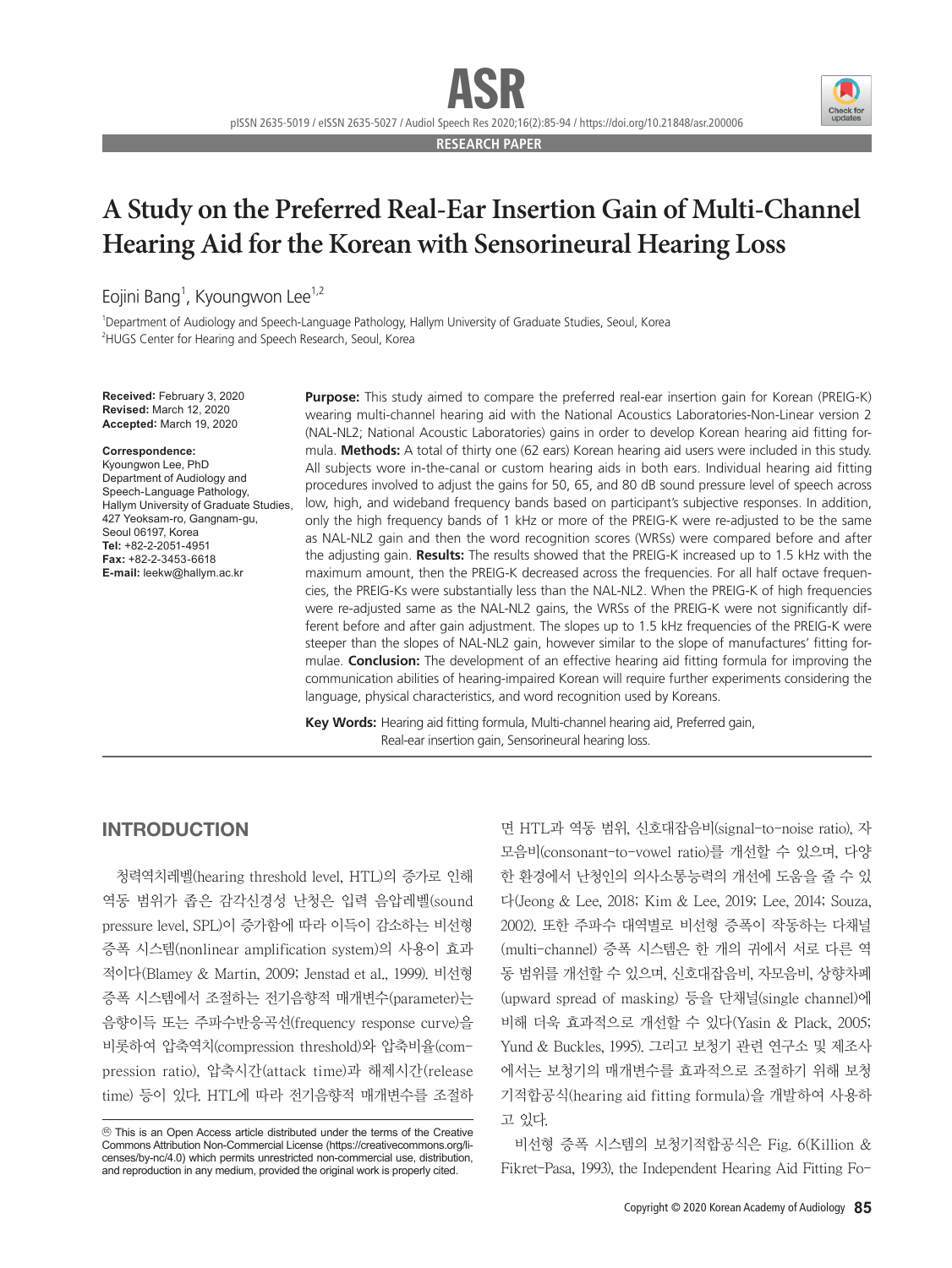rum (Cox, 1995), the desired sensation level (DSL) input/output (Cornelisse et al., 1995), National Acoustics Laboratories-Non-Linear version 1(NAL-NL1; National Acoustic Laboratories, Sydney, Australia) (Dillon, 1999) 또는 National Acoustics Laboratories-Non-Linear version 2(NAL-NL2; National Acoustic Laboratories) (Keidser et al., 2011), 제조사 의 적합공식 등이 있다. 보청기적합공식은 일반적으로 40~50 dB SPL의 작은 소리, 60~70 dB SPL의 보통 대화음, 80~90 dB SPL의 큰 소리에 대한 이득을 각각 결정하며, 현재까지도 지속 적으로 수정 및 보완 중에 있다.

보청기적합공식의 산출에 영향을 주는 주요 요소들을 살펴 보면 첫째, 기도 및 골도 HTL, 쾌적강도레벨(most comfortable level, MCL), 불쾌강도레벨(uncomfortable level, UCL)을 포함 한 음량 증가(loudness growth) 등의 청지각적 특성이 있다. 둘 째, 대역중요함수(band importance function) (Byrne et al., 2001; Scollie et al., 2005), 어음스펙트럼(Byrne & Dillon, 1986; Cornelisse et al., 1995; Lee & Kim, 2011) 등 어음의 특성이 있 다. 셋째, 실이대커플러차(real ear-to-coupler difference), 실이 대다이얼차(real ear-to-dial difference) 등 신체적인 특징이 있 다(Byrne & Dillon, 1986; Byrne et al., 2001; Cornelisse et al., 1995; Scollie et al., 2005). 이 중에서 어음의 특성을 나타내는 장기평균어음스펙트럼과 대역중요함수에 대해서 살펴보면 Lee et al.(2008), Noh & Lee(2012)의 연구에서는 한국어의 장기평 균어음스펙트럼은 고주파수와 저주파수 대역의 에너지 차이가 영어에 비해 더 크게 나타났다고 보고하였다. 대역중요함수는 영어의 경우 Northwestern University Auditory Test Number 6(Studebaker et al., 1993)와 Central Institute for the Deaf의 W-22(Studebaker & Sherbecoe, 1991) 단어, 그리고 hearing in noise test에서 사용하는 문장(Eisenberg et al., 1998)의 대역중 요함수는 2.0 kHz 부근에서 높게 나타났다고 보고하였다. 그러 나 한국어의 연구에서 Lee & Kim(2012)은 한국어 단음절의 경우 0.8 kHz에서 1.25 kHz, Jin et al.(2015)은 한국어 문장은 1.0 kHz 이하의 저주파수 대역에서 대역중요함수가 높게 나타 났다고 보고하였다. 이 두 가지 요소는 한국어의 음향적 특성에 알맞은 보청기적합공식 개발의 필요성을 시사한다. 한국 난청인 을 위한 보청기적합공식은 Jin et al.(2017)과 Han et al.(2017)이 보고하였다. Jin et al.(2017)은 다채널 보청기 착용 후 난청인의 선호이득을 구하여 NAL-NL2 및 DSL 5.0과 비교하였다. 그 결 과 작은 소리(40 dB SPL), 보통 소리(60 dB SPL), 큰 소리(80 dB SPL) 모두 0.5 kHz 이하와 4.0 kHz 이상의 주파수 대역에서 한 국 감각신경성 난청인의 선호이득이 낮게 나타났다. Han et al.(2017)의 연구에서는 압축역치를 31 dB SPL과 61 dB SPL, 그 리고 해제시간을 50 ms와 500 ms로 변화했을 때 문장인지도를

**86**

측정하였으나 유의미한 차이는 나타나지 않았다. 다만 해제시간 이 50 ms일 때 어음명료도는 증가하였다. 하지만 상기의 연구에 서 한국형 보청기적합공식의 검증은 보청기 시제품(proto type of hearing aid)을 이용하여 방음실 내에서 문장청취역치(reception thresholds of sentences), 명료도 및 선호도를 NAL-NL2 및 DSL 5.0과 비교하여 일상생활에서 이득의 효용성을 확 인하기에는 한계가 있었다.

선행연구에서 장기평균어음스펙트럼의 에너지(Lee et al., 2008; Noh & Lee, 2012)와 대역중요함수(Jin et al., 2015)는 영 어에 비해 저주파수에서 높게 나타나며, 한국인이 선호하는 음 질은 2.0 kHz 이상에서 NAL-NL2에 비해 낮게 나타났다(Jin et al., 2017). 이를 토대로 본 연구의 선호실이삽입이득(preferred real-ear insertion gain for Korean, PREIG-K)은 NAL-NL2에 비해 1.0 kHz 이하와 2.0 kHz 이상의 주파수에서 실이삽입이득 (real-ear insertion gain, REIG)이 낮게 나타날 것으로 가설을 세웠다. 본 연구에서는 한국 난청인을 위한 새로운 보청기적합 공식 개발에 필요한 자료를 수집하기 위하여 양측에 보청기를 착용한 난청인이 일상생활에서 만족하는 PREIG-K를 확인하 고자 하였다. 구체적인 내용으로는 첫째, 한국 감각신경성 난청 인의 PREIG-K를 구하여 NAL-NL2와 비교하고, 둘째, 신뢰성 을 확인하기 위해 PREIG-K에서 고주파수 대역의 REIG를 NAL-NL2와 같게 조절(modified PREIG-K, M-PREIG-K)했 을 때 PREIG-K와 M-PREIG-K 간에 단어인지도(word recognition score, WRS)의 차이가 나타나는지를 확인하였다. 본 연구의 결과를 통하여 한국 감각신경성 난청인이 착용하는 다 채널 보청기의 효과적인 전기음향적 조절, 그리고 한국 난청인 의 의사소통능력 및 음질의 개선에 효과적인 한국형 보청기적 합공식의 산출에 기초 자료로 활용하고자 하였다.

# MATERIALS AND METHODS

### 연구 대상

### PREIG-K

PREIG-K를 확인하기 위해 육안검사 시 외이도 및 고막의 형태가 정상이며, 순음청력검사 시 0.5 kHz에서 4.0 kHz의 기 도-골도차(air-bone gap)가 15 dB 이내인 감각신경성 난청인 31명(남성: 24명, 여성: 7명), 62귀를 대상으로 하였다. 대상자의 평균 연령은 76.8세(범위: 61~89세, 표준편차: 7.37)였으며, 순 음역치 평균(pure-tone threshold average)은 55.8 dB HL(범 위: 26.7~83.3 dB HL, 표준편차: 11.62)이었다(Figure 1). 모든 대상자는 양이에 보청기를 착용하였으며, 착용 기간은 6개월 이상으로 평균 3.5년(범위: 0.7~20.2년), 하루 평균 착용 시간은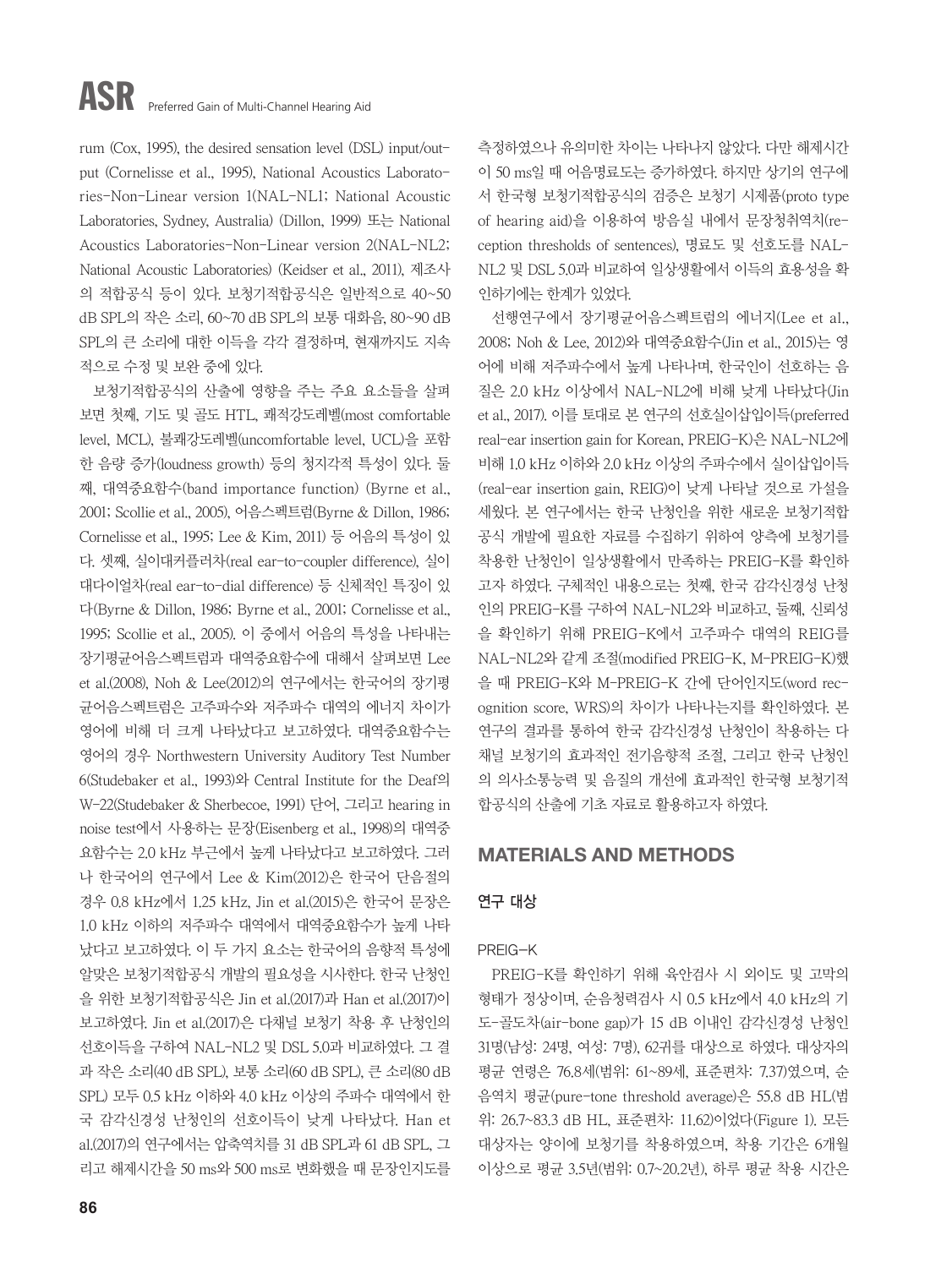

**Figure 1.** Mean and standard deviation of hearing threshold level of subjects at each 1/2 octave frequencies.



**Figure 2.** Word recognition scores of unaided with TDH-39 headphone (Telephonics), and aided with hearing aid.

8시간 이상이었다. 대상자의 평균 WRS는 헤드폰 착용 시 MCL에서 49.55%(범위: 0~84%, 표준편차: 18.97), 보청기를 착 용한 후 음장 스피커(loud speaker)의 정면에서 단음절어를 45 dB HL로 제시했을 때 70.84%(범위: 24~100%, 표준편차: 15.01)였다(Figure 2). 그리고 Korean version of international outcome inventory for hearing aids (K-IOI-HA) (Chu et al., 2012) 점수는 30점 이상으로 평균은 33.6점이었다. 대상자가 착 용한 보청기는 초고막형(invisible-in-the-canal type) 2개, 고 막형(completely-in-the-canal type) 14개, 외이도형(in-thecanal type) 6개, 외이도내수화기형(receiver-in-the-canal type) 보청기가 40개였다. 사용한 보청기의 형태별 제조사, 채널 의 수 및 수량 등은 Table 1과 같다.

**Table 1.** Types, manufacturers, numbers of channel, and quantities of hearing aids used in this study

| Hearing aid type   |                | Manufacturer No. of channels | Quantity       |
|--------------------|----------------|------------------------------|----------------|
| Custom hearing aid |                |                              |                |
| IІС                | Phonak         | 20                           | 2              |
| CIC                | <b>Beltone</b> | 9                            | $\overline{c}$ |
|                    | Oticon         | 6                            | $\overline{c}$ |
|                    | Phonak         | $6 - 20$                     | 3              |
|                    | Widex          | $3 - 10$                     | 7              |
| <b>ITC</b>         | Oticon         | 6                            | 1              |
|                    | Phonak         | $12 - 20$                    | 4              |
|                    | Rexton         | 6                            | 1              |
| <b>BTE</b>         |                |                              |                |
| <b>RIC</b>         | Oticon         | 6–64                         | 16             |
|                    | Phonak         | $6 - 20$                     | 14             |
|                    | Widex          | $6 - 15$                     | 10             |

BTE: behind-the-ear, IIC: invisible-in-the-canal, CIC: completelyin-the-canal, ITC: in-the-canal, RIC: receiver-in-the-canal

### PREIG-K와 M-PREIG-K의 WRS

PREIG-K와 M-PREIG-K의 WRS를 비교하기 위한 대상 자는 PREIG-K를 확인한 대상자 중에서 협조가 가능한 평균 연령이 76.7세(범위: 71~83세, 표준편차: 4.4)로 총 6명, 12귀를 모집하였다. 대상자의 순음역치 평균은 55.4 dB HL(범위: 31.7~83.3 dB HL, 표준편차: 13.8), WRS의 평균은 39.9%(범 위: 12~60%, 표준편차: 16.1)였다(Table 2). 대상자가 착용한 보청기는 6~64 채널의 초고막형이 2개, 외이도내수화기형이 10개였다.

### 연구 장비 및 재료

외이도 및 고막의 육안검사는 이경, 보청기 착용 전 기도 및 골도 HTL과 WRS 평가는 AURICAL Aud (GN Otometrics, Copenhagen, Denmark)와 TDH-39 헤드폰(Telephonics, Farmingdale, NY, USA)을 사용하였다. 음장에서 보청기 착용 후 WRS 평가는 1분간 측정했을 때 40 dB LAeq 이하의 소음레 벨을 나타내는 방음실에서 음장 스피커(4 Ohms)를 이용하여 실 시하였고, 보청기의 이득 조절은 AURICAL FreeFit (GN Otometrics) 실이 측정기와 NAL-NL2 보청기적합공식을 사용하였 다. WRS의 측정은 한국산업표준 단음절어표(Korean standard monosyllabic word lists for adults) (KS I, 2018), 보청기 착용 효 과에 대한 평가 설문지는 K-IOI-HA를 사용하였다.

### 연구 절차

본 연구에서는 감각신경성 난청인의 선호이득인 PREIG-K 를 확인한 후 NAL-NL2의 REIG와 비교하고, PREIG-K의 신 뢰성을 확인하기 위하여 PREIG-K의 고주파수 대역을 NAL-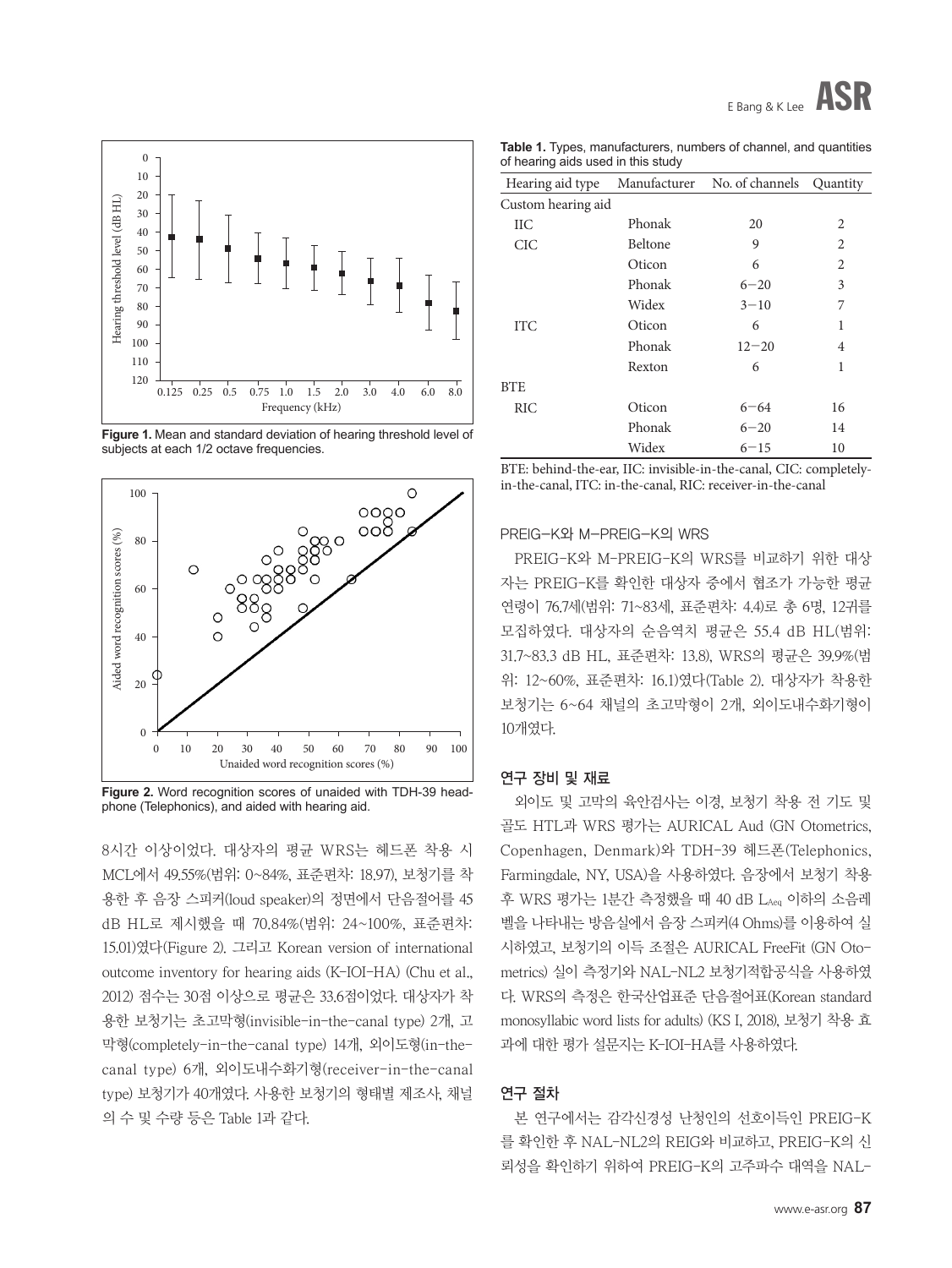| Subject Gender |        | Age     |              | Period | Hearing threshold level (dB HL) in kHz |     |     |     |     |     |     |
|----------------|--------|---------|--------------|--------|----------------------------------------|-----|-----|-----|-----|-----|-----|
|                | (year) | HA site | (year)       | 0.125  | 0.25                                   | 0.5 | 1.0 | 2.0 | 4.0 | 8.0 |     |
| S <sub>1</sub> | M      | 77      |              | 1.3    | 55                                     | 60  | 75  | 95  | 80  | 70  | 120 |
|                |        |         | R            | 1.3    | 15                                     | 15  | 25  | 50  | 65  | 80  | 90  |
| S <sub>2</sub> | M      | 73      | L            | 6.2    | 25                                     | 30  | 40  | 50  | 65  | 75  | 100 |
|                |        |         | R            | 6.2    | 25                                     | 30  | 45  | 55  | 60  | 90  | 95  |
| S <sub>3</sub> | M      | 83      | L            | 2.2    | 55                                     | 55  | 55  | 65  | 70  | 85  | 90  |
|                |        |         | R            | 2.2    | 45                                     | 45  | 40  | 60  | 70  | 75  | 70  |
| S <sub>4</sub> | M      | 80      | L            | 0.9    | 50                                     | 55  | 65  | 75  | 85  | 100 | 95  |
|                |        |         | $\mathbb{R}$ | 0.9    | 50                                     | 50  | 55  | 65  | 55  | 80  | 90  |
| S <sub>5</sub> | M      | 76      | L            | 1.9    | 30                                     | 35  | 40  | 45  | 45  | 75  | 65  |
|                |        |         | $\mathbb{R}$ | 1.9    | 5                                      | 10  | 20  | 35  | 40  | 65  | 70  |
| S <sub>6</sub> | M      | 71      | L            | 1.9    | 25                                     | 30  | 55  | 55  | 50  | 65  | 60  |
|                |        |         | $\mathbb R$  | 1.9    | 20                                     | 25  | 45  | 50  | 50  | 65  | 75  |

**Table 2.** Gender, age, period of HA used, and hearing threshold levels of subjects for modified preferred real-ear insertion gain for Korean

HA: hearing aid, M: male, L: left, R: right

NL2와 같게 조절한 후 조절 전과 후의 WRS를 측정하였다.

#### PREIG-K의 확인

PREIG-K의 확인 방법은 첫째, 실이 측정기의 청력 데이터 입력 화면에 기도 및 골도 HTL을 입력하고, 보청기적합공식 NAL-NL2를 선택한 후 대상자의 성별, 나이, 보청기 착용 경 험 및 착용 귀 그리고 보청기의 형태를 입력하였다. 둘째, 실이 공명반응(real-ear unaided response)과 실이증폭반응(realear aided response)의 측정을 통해 나타난 입력 SPL 50, 65, 80 dB에 대한 REIG를 NAL-NL2의 목표이득(target gain)과 최대한 일치하도록 조절하였다. 셋째, 대상자에게 국제어음시험 신호(international speech test signal)를 외부 스피커를 통하 여 50, 65, 80 dB SPL로 제시한 후, 대상자의 반응을 고려하여 전체 음량, 작은 소리, 보통 크기 및 큰 소리에 대한 이득, 그리 고 음질을 고려하여 저주파수 및 고주파수의 이득을 조절하였 다. 넷째, 보청기 착용 후 최소 6개월이 지났을 때 재방문하게 하여 K-IOI-HA 평가를 통해 더 이상 이득의 조절이 필요하지 않을 때 방음실에서 보청기 착용 후 WRS를 측정하고, 1/2 옥 타브 주파수별로 입력 SPL 50, 65, 80 dB에 대한 REIG를 확 인하였다. WRS의 평가는 방음실 내의 스피커에서 1 m 떨어진 위치(0 degree azimuth)에 대상자를 앉히고, 단음절어를 육성 으로 제시하여 각각의 귀에서 측정하였다. 제시한 어음의 SPL 은 45 dB HL이었으며, 단음절의 수는 25개였다. 그리고 K-IOI-HA는 대상자가 설문지에 직접 작성하도록 하였다.

#### PREIG-K와 M-PREIG-K의 WRS 측정

PREIG-K와 M-PREIG-K에 따른 WRS의 측정 방법은 첫째, PREIG-K의 확인 시 WRS를 측정하였다. 둘째, 난청인의 폐쇄 효과(occlusion effect)를 고려하여 저주파수 이득은 그대로 두 고, 1.5 kHz 이상의 고주파수 대역에서 입력 SPL 50, 65, 80 dB 에 대한 이득을 NAL-NL2와 같게 조절하였다. 이때 PREIG-K 와 NAL-NL2의 연결 부분은 부드럽게 나타나도록 조절하였다. 셋째, 조절 직후, 즉 M-PREIG-K의 WRS를 측정하였으며 측정 은 PREIG-K에서 WRS를 측정한 방법과 동일하다.

#### 통계 분석

각각의 1/2 옥타브 주파수에서 그룹 내 독립변수인 적합공식 (PREIG-K, NAL-NL2)과 입력 SPL (50, 65, 80 dB SPL)이 REIG에 미치는 영향을 확인하기 위해 반복측정 이원분산분석 (2-way analysis of variance with repeated measures)을 시행 하였다. 그리고 입력 SPL과 적합공식 간 상호작용이 나타나는 경우 대응표본 *t*-검정(paired *t*-test)을 실시하여 3개의 입력 SPL과 2개의 적합공식을 고려한 수정 *p* 값 0.008 이하에서 확 인하였다. 아울러 입력 SPL과 PREIG-K에서 HTL에 따른 REIG의 변화를 확인하기 위해 회귀 분석을 실시하였다. PRE-IG-K와 M-PREIG-K에 따른 WRS의 차이는 대응표본 *t*-검정 을 통하여 유의수준 0.05 이하에서 확인하였다. 통계 분석은 SPSS 25.0(IBM Corp., Armonk, NY, USA)을 사용하였다.

# **RESULTS**

#### PREIG-K와 NAL-NL2의 이득

Figure 3의 입력 SPL 50, 65, 80 dB에 따른 평균 REIG에서 NAL-NL2는 0.25 kHz에서 8.0 kHz까지 점차 증가하는 것으로 나타났으나, PREIG-K는 0.25 kHz에서 1.5 kHz까지는 NAL-NL2에 비해 급격하게 증가하였다가 2.0 kHz 이상에서는 주파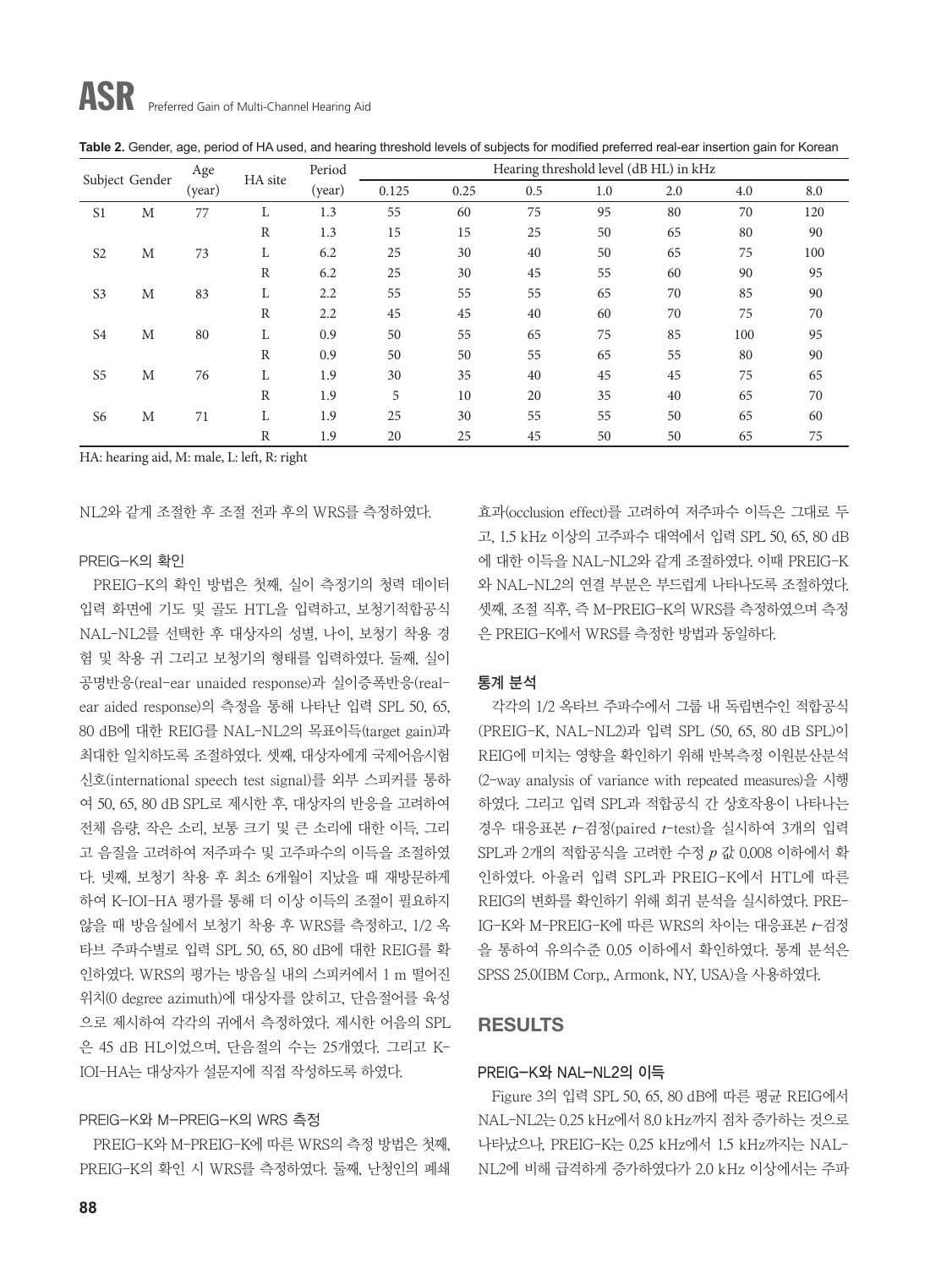

**Figure 3.** Real-ear insertion gain of PREIG-K and NAL-NL2 (National Acoustic Laboratories) as a function of input SPL 50, 65, and 80 dB SPL at each 1/2 octave frequencies. PREIG-K: preferred real-ear insertion gain for Korean, NAL-NL2: National Acoustics Laboratories-Non-Linear version 2, SPL: sound pressure level.

수가 증가할수록 REIG가 점차 감소하는 것으로 나타났다.

반복측정 이원분산분석 결과 모든 1/2 옥타브 주파수에서 적합공식(PREIG-K, NAL-NL2) 그리고 입력 SPL(50, 65, 80 dB)에 따른 REIG의 차이가 나타났다(*p* < 0.01). 그리고 모든 1/2 옥타브 주파수에서 적합공식과 입력 SPL 간에 상호작용이 나타났는데(*p* < 0.01), PREIG-K는 NAL-NL2에 비해 REIG 가 낮게 나타났다. Table 3에 적합공식(PREIG-K, NAL-NL2) 의 입력 SPL에 따른 반복측정 이원분산분석의 결과를 나타내 었다.

### 입력음압레벨에 따른 PREIG-K와 NAL-NL2의 차이

1/2 옥타브 주파수에서 입력 SPL에 따른 적합공식 PREIG-K 와 NAL-NL2에 의한 REIG의 차이를 살펴보면 50 dB SPL에서 는 모든 주파수, 65 dB SPL에서는 1.5 kHz [*t(*61) = -2.504, *p* > 0.008]를 제외한 모든 주파수에서 차이가 나타났다. 그리고 80 dB SPL에서는 0.5 kHz [*t*(61) = -0.535, *p* > 0.008], 0.75 kHz [*t*(61) =  $-2.602, p > 0.008$ , 1.0 kHz  $[t_{(61)} = -0.372, p > 0.008]$ , 2.0 kHz [*t*(61) = -1.133, *p* > 0.008]를 제외한 주파수에서 차이가 나 타났다.

#### PREIG-K의 HTL에 따른 REIG의 기울기

보통 대화음레벨 65 dB SPL에서 HTL에 따른 REIG에 대해 어음의 인지와 관련성이 높은 0.5, 1.0, 2.0, 4.0 kHz의 주파수에 서 회귀 분석을 실시하였다. 분석 결과 Figure 4에서 0.5, 1.0, 2.0, 4.0 kHz의 조정(adjusted) r2 값은 0.475(*p* < 0.001), 0.585(*p* < 0.001), 0.443(*p* < 0.001), 0.373(*p* < 0.001), 기울기는 0.392, 0.507, 0.437, 0.339로 각각 나타났다.

#### PREIG-K와 M-PREIG-K의 WRS

PREIG-K와 M-PREIG-K의 평균 WRS는 각각 62.0%와 66.0%로 고주파수 대역의 이득을 조절하기 전과 후에 의미 있 는 차이는 나타나지 않았다[*t*(11) = -0.804, *p* > 0.05] (Figure 5).

# **DISCUSSIONS**

#### PREIG-K와 NAL-NL2

한국 감각신경성 난청인의 선호이득 PREIG-K에서 입력 SPL에 대한 REIG는 1.5 kHz에서 가장 높게 나타났으며, 모든 1/2 옥타브 주파수에서 NAL-NL2의 목표이득에 비해 낮게 나 타났다. 특히 0.75 kHz 이하 그리고 3.0 kHz 이상의 주파수에 서 NAL-NL2에 비해 더 낮게 나타났다. Jin et al.(2017)의 연 구에서는 60~80세의 중도 이상의 난청인을 대상으로 보청기원 형을 이용하여 한국어의 음향적 특성을 고려한 보청기적합공 식의 효용성을 확인하였는데, 한국 감각신경성 난청인의 REIG 는 0.5 kHz 이하와 4.0 kHz 이상의 주파수 대역에서 NAL-NL2와 DSL 5.0에 비해서 낮게 나타나 본 연구와 비슷하였다. 그러나 1.0 kHz와 2.0 kHz에서 60 dB SPL과 80 dB SPL에 대 한 REIG는 NAL-NL2에 비해서 높게 나타나 본 연구와 차이 를 나타냈다. 하지만 Jin et al.(2017)의 연구에서 사용한 보청기 적합공식 NAL-NL2는 Eleva 411(Phonak, Sta ¨fa, Switzer-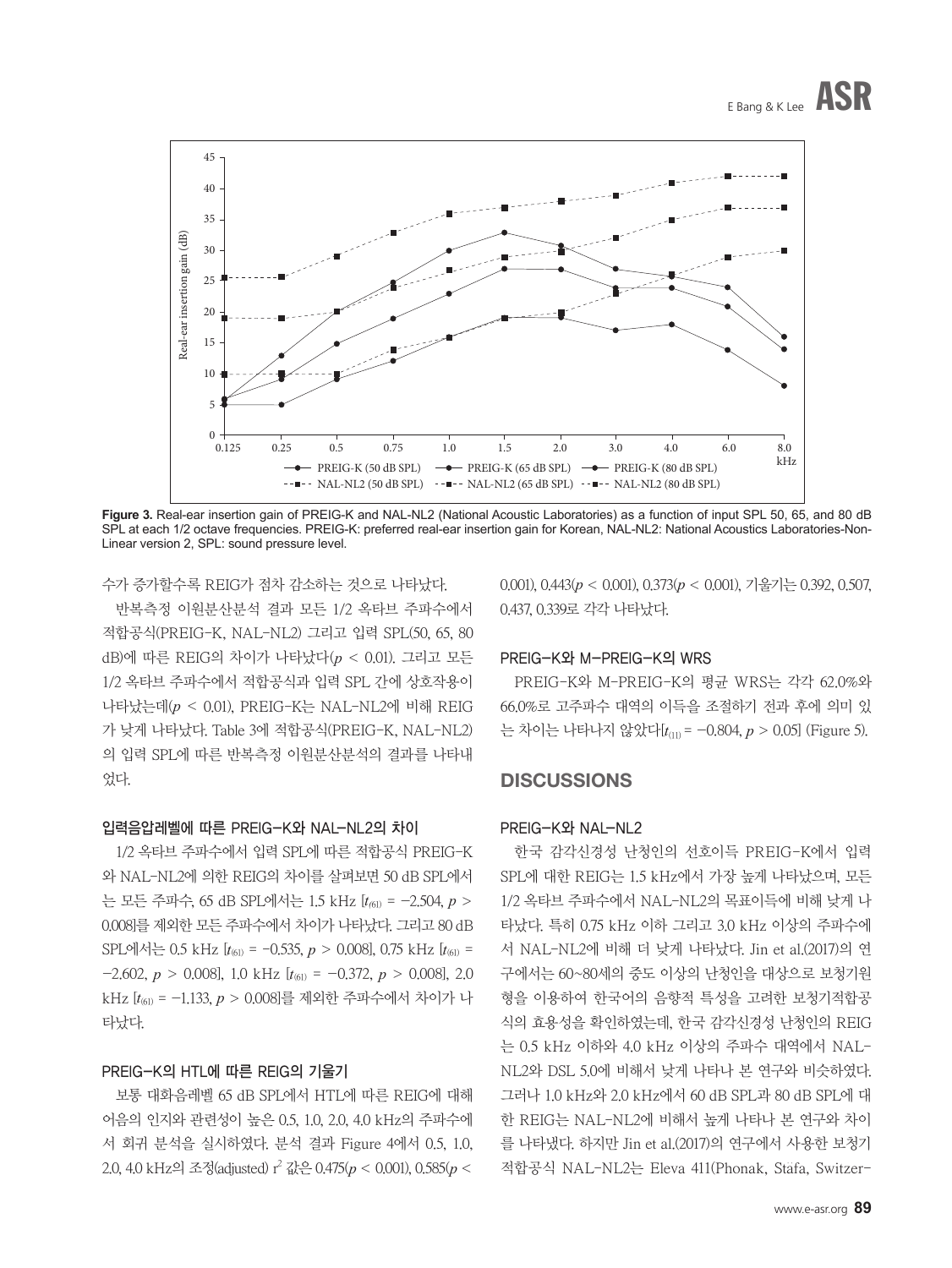land), DSL 5.0은 Savia 311(Phonak) 보청기에 적용한 보청기 적합 소프트웨어에서 나타나는 REIG를 그대로 사용했기 때문 에 본 연구와의 비교는 어려움이 있었다.

0.25 kHz에서 1.5 kHz까지 입력 SPL 50 dB과 65 dB에 대한 이득곡선의 기울기는 PREIG-K가 NAL-NL2에 비해 더 가파 르게 상승하는 것으로 나타났다. Byrne et al.(1994), IEC(2012) 에서 각국 언어의 장기평균어음스펙트럼은 서로 다르게 나타난 다고 보고하였다. 그리고 Lee et al.(2008), Noh & Lee(2012)의 연구에서 한국어의 장기평균어음스펙트럼은 영어에 비해 저주 파수와 고주파수의 에너지 차이가 더 크게 나타나며, 0.25 kHz 에서 1.5 kHz까지의 에너지 감소가 더 급격하게 일어난다고 보 고하였다. 일반적으로 이득은 보통 크기의 대화음레벨을 난청인 의 MCL 부근으로 증폭하기 위해 필요한 양으로 결정하는데, 한 국어의 장기평균어음스펙트럼이 고주파수로 향할수록 급격하게 감소하기 때문에 이득은 급격하게 상승한 것으로 보인다. 또한 저주파수 대역의 이득이 높을 경우 폐쇄 효과에 의한 소리의 울 림(Dillon, 2012; Park & Lee, 2019), 상향 차폐(Yasin & Plack, 2005) 등에 영향을 받을 수 있는데 PREIG-K에서 저주파수 대 역의 기울기는 이러한 요소에 영향을 받은 것으로 볼 수 있다.

PREIG-K는 1.5 kHz에서 가장 높은 이득이 나타났으며, 그 이상의 주파수 대역에서는 REIG가 점차 낮아지는 것으로 나 타나 NAL-NL2와 차이를 나타냈다. 그 이유는 NAL-NL2는 음질을 포함하여 어음명료도를 고려하였기 때문에 고주파수 대역의 이득을 강조하는 형태로 나타난다고 하였다(Byrne & Dillon, 1986; Byrne et al., 2001; Keidser et al., 2011). 그러나 본 연구의 PREIG-K는 보청기 착용 시 음량, 음질 등 선호도 만을 고려하였기 때문에 차이가 나타난 것으로 보인다. 그럼에 도 불구하고 난청인의 K-IOI-HA 설문이 30점 이상의 점수가 나타난 것은 Lee & Kim(2012), Jin et al.(2015)이 보고하였듯 이 한국 단음절어 및 문장의 대역중요함수가 영어에 비해 1.25 kHz 이하의 저주파수 대역에서 높게 나타나기 때문일 것으로 생각한다.

근래에 들어 보청기 제조사는 자사가 개발한 보청기적합공 식을 소프트웨어에 탑재하여 보청기의 조절에 사용하고 있다. 본 연구에 참여한 대상자의 평균 HTL을 Oticon, Phonak, Widex 사의 보청기적합 소프트웨어에 입력하고 각 회사의 보청기 적합공식인 VAC+, APD, WIDEX를 선택하여, 1/2 옥타브 주파 수별로 입력 SPL 65 dB에 대한 REIG를 살펴보았다. Figure 6 에서 PREIG-K는 0.125 kHz에서 1.5 kHz까지 보청기 제조사 의 적합공식과 비슷한 기울기를 나타냈으나, 1.5 kHz 이상에서 는 PREIG-K의 이득이 감소하여 이득의 차이가 점차 커지는 형태로 나타났다. 특히 1.5 kHz 이하의 이득곡선은 Oticon의 VAC+와 비슷하게 나타났다. 각 보청기 제조사에서 개발한 보

|  |  |                                                                       |  | Table 3. The results of 2-way analysis of variance with repeated |
|--|--|-----------------------------------------------------------------------|--|------------------------------------------------------------------|
|  |  | measures for real-ear insertion gain of fitting formula and input SPL |  |                                                                  |

| Frequency  | Analysis               | F         | df, error      | $p$ -value  |
|------------|------------------------|-----------|----------------|-------------|
|            | 0.125 kHz Main effects |           |                |             |
|            | Fitting formula        | 112.937   | 1,61.000       | ${}< 0.001$ |
|            | Input SPL              | 174.426   | 1.307, 79.734  | ${}< 0.001$ |
|            | Interaction            | 195.773   | 1.405, 85.714  | ${}< 0.001$ |
| $0.25$ kHz | Main effects           |           |                |             |
|            | Fitting formula        | 102.255   | 1,61.000       | < 0.001     |
|            | Input SPL              | 202.686   | 1.135, 69.214  | < 0.001     |
|            | Interaction            | 100.974   | 1.338, 81.602  | ${}< 0.001$ |
| 0.5 kHz    | Main effects           |           |                |             |
|            | Fitting formula        | 28.552    | 1,61.000       | < 0.001     |
|            | Input SPL              | 264.936   | 1.102, 67.217  | < 0.001     |
|            | Interaction            | 64.164    | 1.247, 76.041  | < 0.001     |
| 0.75 kHz   | Main effects           |           |                |             |
|            | Fitting formula        | 41.027    | 1,61.000       | < 0.001     |
|            | Input SPL              | 824.974   | 1.107, 67.553  | ${}< 0.001$ |
|            | Interaction            | 103.954   | 1.320, 80.496  | ${}< 0.001$ |
| $1.0$ kHz  | Main effects           |           |                |             |
|            | Fitting formula        | 18.647    | 1,61.000       | < 0.001     |
|            | Input SPL              | 1,982.504 | 1.179, 71.923  | ${}< 0.001$ |
|            | Interaction            | 77.857    | 1.472, 89.812  | ${}< 0.001$ |
| 1.5 kHz    | Main effects           |           |                |             |
|            | Fitting formula        | 7.645     | 1,61.000       | 0.008       |
|            | Input SPL              | 2,197.998 | 1.250, 76.243  | ${}< 0.001$ |
|            | Interaction            | 56.467    | 1.465, 89.358  | < 0.001     |
| $2.0$ kHz  | Main effects           |           |                |             |
|            | Fitting formula        | 20.551    | 1,61.000       | < 0.001     |
|            | Input SPL              | 2,237.947 | 1.291, 78.740  | < 0.001     |
|            | Interaction            | 78.614    | 1.488, 90.795  | ${}< 0.001$ |
| 3.0 kHz    | Main effects           |           |                |             |
|            | Fitting formula        | 108.369   | 1,61.000       | < 0.001     |
|            | Input SPL              | 1,487.084 | 1.352, 82.468  | < 0.001     |
|            | Interaction            | 103.355   | 1.381, 84.229  | $< 0.001\,$ |
| 4.0 kHz    | Main effects           |           |                |             |
|            | Fitting formula        | 158.168   | 1,61.000       | < 0.001     |
|            | Input SPL              | 1,657.437 | 1.441, 87.886  | ${}< 0.001$ |
|            | Interaction            | 146.074   | 1.462, 89.209  | < 0.001     |
| $6.0$ kHz  | Main effects           |           |                |             |
|            | Fitting formula        | 163.500   | 1,61.000       | < 0.001     |
|            | Input SPL              | 1,121.671 | 1.441, 87.910  | < 0.001     |
|            | Interaction            | 44.510    | 1.563, 95.352  | < 0.001     |
| 8.0 kHz    | Main effects           |           |                |             |
|            | Fitting formula        | 297.419   | 1,61.000       | < 0.001     |
|            | Input SPL              | 381.373   | 1.579, 96.290  | < 0.001     |
|            | Interaction            | 9.538     | 1.689, 103.041 | 0.003       |

SPL: sound pressure level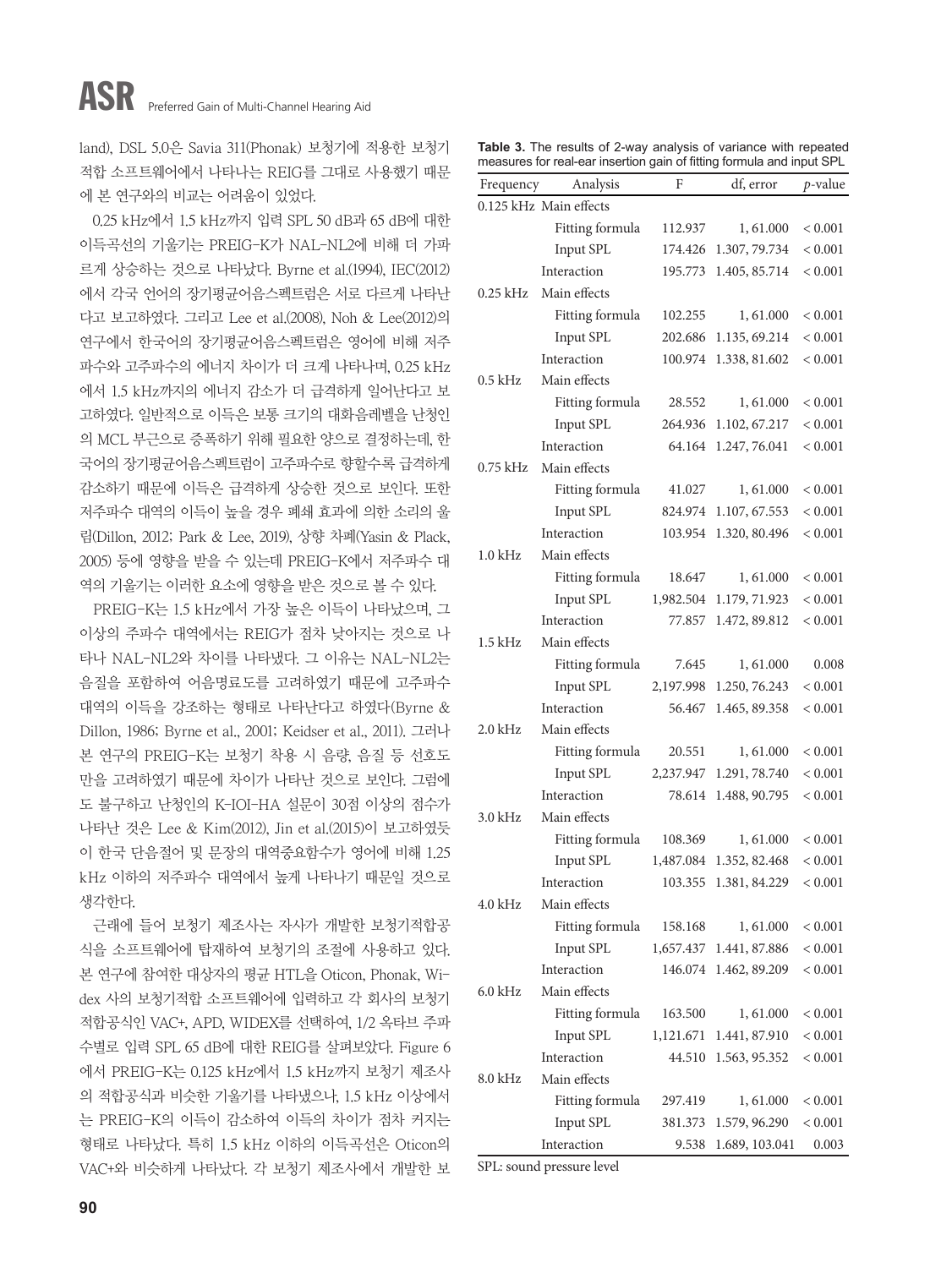# E Bang & K Lee ASR



Figure 4. Changes of PREIG for Korean for 65 dB SPL input as a function of hearing threshold levels at 0.5 (A), 1.0 (B), 2.0 (C), and 4.0 (D) kHz. PREIG-K: preferred real-ear insertion gain for Korean, HTL: hearing threshold level.



**Figure 5.** WRSs of PREIG-K and M-PREIG-K. WRS: word recognition score, PREIG-K: preferred real-ear insertion gain for Korean, M-PREIG-K: modified PREIG-K.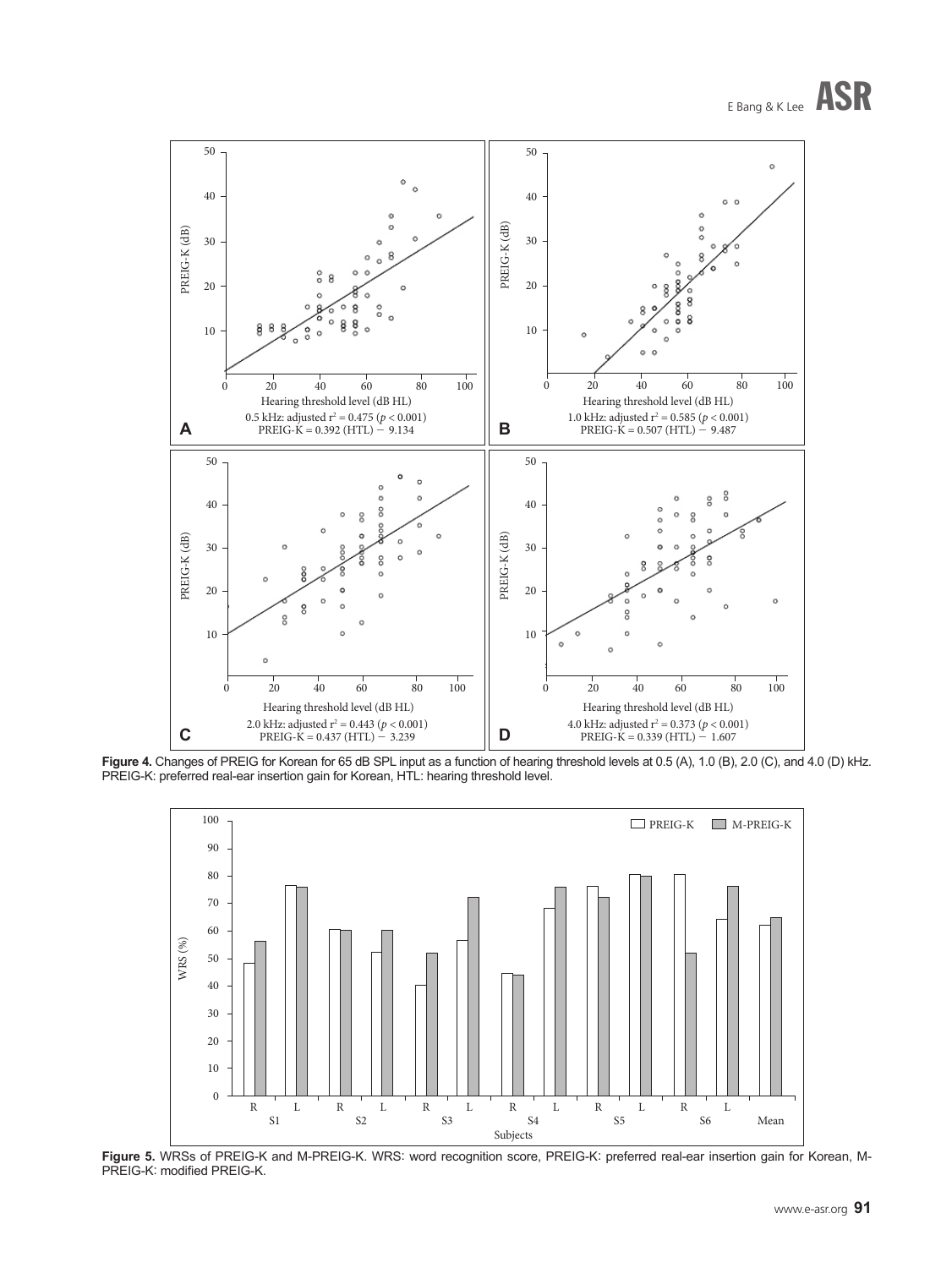

Figure 6. Insertion gain for 65 dB input sound pressure level of PREIG and when the mean hearing threshold level of subjects in this study were entered into the manufacturers' fitting formula VAC+ (Oticon), APD (Phonak), WIDEX (Widex). PREIG: preferred real-ear insertion gain, PREIG-K: PREIG for Korean.

청기적합공식은 실제 보청기적합 시 발생하는 폐쇄 효과 또는 상향 차폐를 줄이기 위한 것으로 생각할 수 있다. 그리고 본 연구 에서는 1.5 kHz 부근의 이득이 최대로 나타나 Aarts & Caffee (2005)가 보고한 제조사의 보청기적합공식의 이득과 비슷한 결 과를 나타냈다.

입력 SPL 80 dB에서 REIG는 0.5 kHz에서 2.0 kHz까지 PREIG-K와 NAL-NL2 간에는 차이가 나타나지 않았다. 건청 인의 0.5 kHz와 3.0 kHz의 불쾌음량레벨 연구에서 Park & Lee(2013)는 88.5 dB HL과 88.7 dB HL, Shin et al.(2008)은 97.9 dB HL과 91.2 dB HL로 보고하였으며, Cox et al.(1997) 은 97.1 dB HL과 94.7 dB HL, Beattie et al.(1997)은 92.4 dB HL과 87.0 dB HL로 보고하였다. 이 결과를 비추어 볼 때 한 국인과 영어권 사람들의 HTL에 따른 불쾌음량레벨의 차이가 크지 않아서 80 dB SPL에 대한 이득 또한 비슷하게 나타났다 고 볼 수 있다. 그리고 2.0 kHz 이상의 주파수에서 PREIG-K 가 NAL-NL2에 비해 감소한 이유는 날카로운 음의 조절 과정 에서 입력 SPL 전체 이득을 조절하여 발생한 것이라고 생각할 수 있다.

본 연구에서 PREIG-K의 압축역치는 모든 1/2 옥타브 주파 수에서 50 dB SPL로 유추할 수 있어서 NAL-NL2와 비슷하 게 나타났다. Barker & Dillon(1999)은 경도에서 중도의 감각 신경성 난청인은 압축비율이 2:1인 단채널 보청기에서 65 dB SPL의 압축역치를 선호한다고 하였다. 한국의 연구에서 Kim & Lee(2019)는 55, 65, 75 dB SPL의 압축역치에 따른 초성자 음 인지도를 비교하였는데 백색잡음하에서는 75 dB SPL에 비 해 55 dB SPL과 65 dB SPL의 압축역치에서 더 높은 WRS를 나타냈으나, 선호도에서는 55 dB SPL의 압축역치에서 잡음의 크기가 더 크다고 보고하였다. 그리고 Han et al.(2017)은 압축 역치를 31 dB SPL과 61 dB SPL로 구분하여 어음인지역치 (word recognition threshold), 소리의 크기, 날카로움, 명료성, 주변 잡음에 대해서 알아보았는데 의미 있는 차이는 나타나지 않았다. 그러나 본 연구에서 한국 감각신경성 난청인이 선호하 는 이득은 압축역치에 따른 어음인지도보다는 단순히 음질의 선호도를 확인한 것이어서 상기 한국의 선행연구와 부분적인 일치성은 나타나지만 구체적인 비교에는 어려움이 있다.

그리고 본 PREIG-K의 압축비율은 0.125 kHz와 0.25 kHz 에서 1.01:1과 1.19:1로 가장 낮게 나타났으며, 1.0 kHz와 1.5 kHz에서 1.77:1과 1.84:1로 가장 높게 나타난 것으로 유추할 수 있다. 이 결과는 모든 주파수에서 NAL-NL2의 압축비율에 비 해 낮게 나타났다. Park & Lee(2015)는 경중도의 감각신경성 난청인을 대상으로 6 dB, 0 dB의 신호대잡음비의 백색잡음하 에서 압축비율에 따른 문장인지도를 알아보았는데 2:1의 압축 비율에서 인지도와 선호도가 가장 높게 나타났으나 의미 있는 차이는 아니었다. 그리고 Shin & Lee(2017)는 보청기 착용 경 험이 있는 중도 전후의 감각신경성 난청인을 대상으로 해제시 간이 46~85 ms인 다채널보청기의 압축 방식을 저대역압축, 고대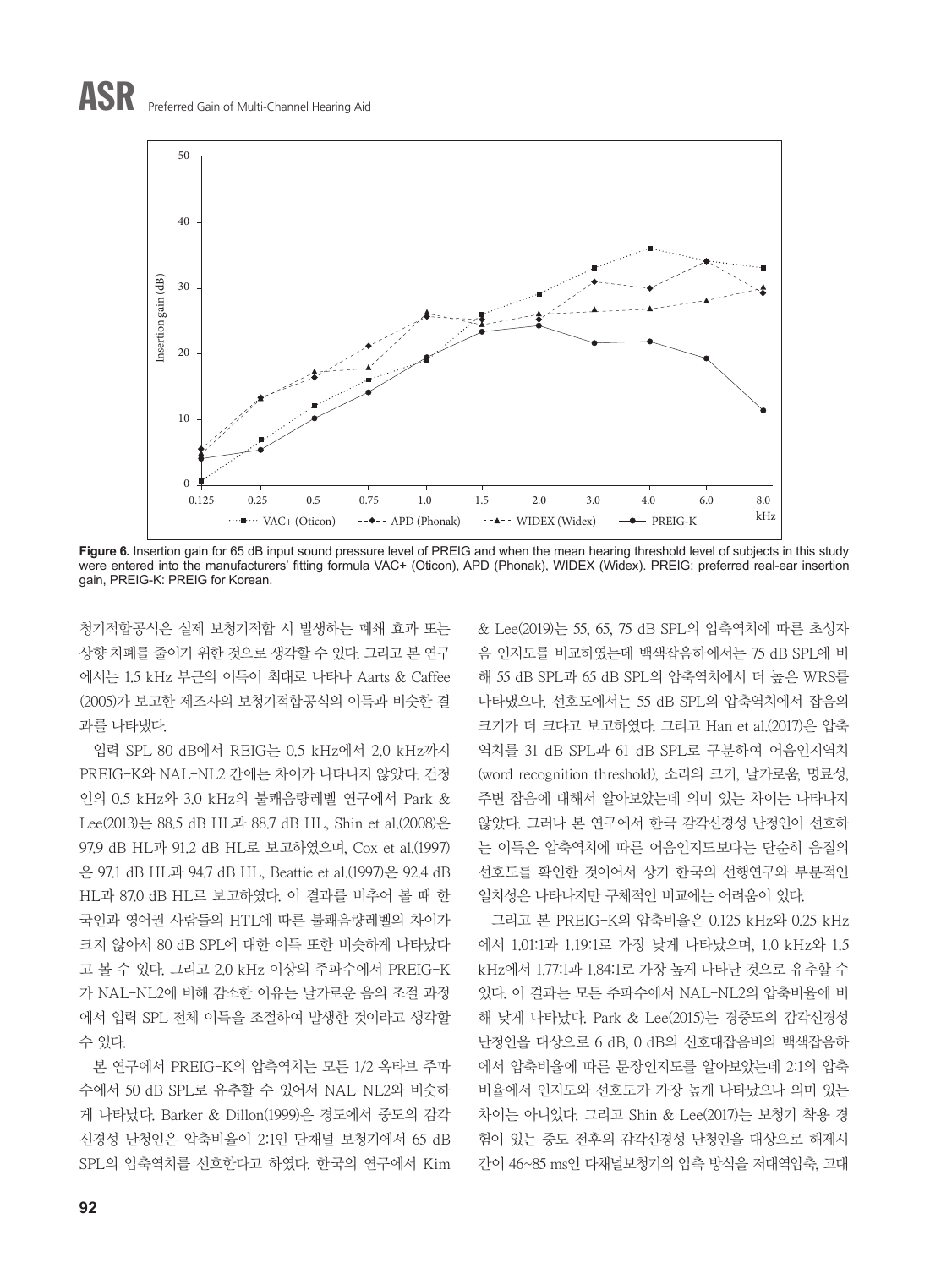역압축, 다채널압축으로 구분하여 조용한 곳 그리고 6 dB, 0 dB 의 백색잡음 신호대잡음비에서 문장인지도와 명료성, 배경소 음, 전체적인 선호도를 알아보았는데 다채널압축 방식이 문장 인지도와 명료성이 더 높고 명료한 것으로 나타났다. 결과적으 로 본 연구의 압축비율 또한 압축역치와 마찬가지로 어음인지 도보다는 단순히 음질의 선호도를 확인한 것이어서 상기 한국 의 선행연구와 부분적인 일치성은 나타나지만 구체적인 비교에 는 어려움이 있다.

65 dB SPL에서 HTL에 따른 PREIG-K에 대해 회기 분석을 실시했을 때 0.5, 1.0, 2.0, 4.0 kHz에서 PREIG-K의 기울기는  $0.392$ (조정  $r^2$  = 0.475),  $0.507$ (조정  $r^2$  = 0.585),  $0.437$ (조정  $r^2$  = 0.443), 0.339(조정  $r^2$  = 0.373)로 나타났다. Park & Lee(2013)의 연구에서 45 dB HL에서 75 dB HL의 HTL에 따른 MCL과 UCL을 30 dB HL에서 75 dB HL까지로 확대하여 재분석했을 때 0.5 kHz와 3.0 kHz의 기울기는 MCL이 0.552와 0.537, UCL 은 0.192와 0.274로 나타났다. 이를 본 연구의 HTL에 따른 REIG의 기울기와 비교하면 MCL의 경우 1.0 kHz는 비슷하게 나타났으나, 0.5, 2, 4 kHz의 기울기는 본 연구가 낮게 나타났다. 그리고 UCL의 경우 0.5 kHz는 비슷하게 나타났으나 1.0 kHz 이상의 주파수에서는 본 연구가 높게 나타난 것으로 추측할 수 있다. Byrne & Dillon(1986)의 보청기적합공식 연구에서 이득 을 HTL의 0.46배로 설정하여 본 연구와 차이를 나타냈다. 이 는 본 연구에서 다채널 보청기의 이득 조절 시 어음인지도보다 는 음질 등 대상자의 주관적인 판단에 의존했기 때문이라고 생 각한다.

#### PREIG-K와 M-PREIG-K의 WRS

PREIG-K와 고주파수 대역의 이득을 NAL-NL2와 같게 조 절한 M-PREIG-K의 WRS가 방음실에서 차이가 나타나는지 를 확인하였는데, 조절 전과 후의 WRS는 62.0%와 66.0%로 유의미한 차이는 나타나지 않았다. 본 연구의 결과에서 PRE-IG-K는 2.0 kHz 이상의 주파수에서 REIG가 감소하여 NAL-NL2와 차이가 나타났다. 그럼에도 불구하고 PREIG-K의 WRS가 M-PREIG-K와 차이가 나타나지 않은 것은 Lee & Kim(2012), Jin et al.(2015)이 보고하였듯이 한국어 대역중요 함수가 2.0 kHz 이상에서 낮게 나타나며, 한국어의 경우 자음 의 사용 빈도가 영어에 비해 적기 때문으로 볼 수 있다. 그러나 PREIG-K와 M-PREIG-K의 비교는 조용한 환경에서 WRS 로 평가하였는데 난청인에게 효과적인 이득의 비교를 위해서는 조용한 환경에서의 WRS 외에도 다양한 잡음을 고려하여야 하며, 음질 등 난청인의 실생활을 고려한 환경에서 다양한 평가 가 이루어져야 할 것이다.

본 연구에서 REIG는 0.25 kHz에서 1.5 kHz까지 한국 난청

인의 선호이득이 NAL-NL2에 비해 낮게 나타났으며, 50 dB SPL과 65 dB SPL에 대한 이득곡선의 기울기가 가파르게 상승 한 이유에 대해서 장기평균어음스펙트럼과 대역중요함수를 주 요 요인으로 설명하였다. 하지만 한국어의 경우 이 두 가지 요 인은 이득을 산출함에 있어서 서로 상반적인 특징을 가지고 있 어서 향후 추가적인 연구가 필요할 것으로 생각한다. 그리고 본 연구 대상자의 평균 연령이 76.8세(범위: 61~89세, 표준편차: 7.37)로 높은 편이며, 개방적합형, 귓속형 등 보청기의 형태별 PREIG-K를 확인하지 않은 것은 본 연구의 한계점으로 볼 수 있다. 향후 한국 감각신경성 난청인에게 필요한 이득을 효과적 으로 산출하기 위해서는 한국인이 발성하는 대화음레벨, 장기 평균어음스펙트럼, 어음역동범위, 어음명료지수 등 어음의 특 성, 실이공명반응, 실이대커플러차, 실이대다이얼차 등 한국인 의 신체적인 특징, 보청기의 착용 기간, 보청기의 형태, 단측 또 는 양쪽 등 착용 조건, 그리고 음향피드백, 압축역치와 압축비 율, 압축시간과 해제시간 등 보청기의 전기음향적 특성을 고려 한 연구가 필요할 것이다.

# 증심 단어 : 보청기적합공식·다채널 보청기·선호이득· 실이삽입이득·감각신경성난청.

#### **Ethical Statement**

This study was approved by the Institutional Review Board of Hallym University of Graduate Studies (IRB # HUGSAUD 142830).

#### **Acknowledgments**

The authors thank to National Research Foundation of Korea.

#### **Declaration of Conflicting Interests** There are no conflict of interests.

#### **Funding**

This research was completed while being supported by National Research Foundation of Korea (2018R1A2B6001986).

#### **Author Contributions**

K. L. designed experimental procedures. E. B. collected and analyzed data. E. B. and K. L. wrote the paper. E. B. and K. L. discussed the results together and implications at each data.

### **ORCID iDs**

| Eojini Bang   | https://orcid.org/0000-0002-5019-9770 |
|---------------|---------------------------------------|
| Kyoungwon Lee | https://orcid.org/0000-0002-1297-6436 |

### **REFERENCES**

- Aarts, N. L. & Caffee, C. S. (2005). The accuracy and clinical usefulness of manufacturer-predicted REAR values in adult hearing aid fittings. *The Hearing Review, 12(12)*, 16-22.
- Barker, C. & Dillon, H. (1999). Client preferences for compression threshold in single-channel wide dynamic range compression hearing aids. *Ear and Hearing, 20(2)*, 127-139.
- Beattie, R. C., Huynh, R. C., Ngo, V. N., & Jones, R. L. (1997). IHAFF loudness contour test: Reliability and effects of approach mode in